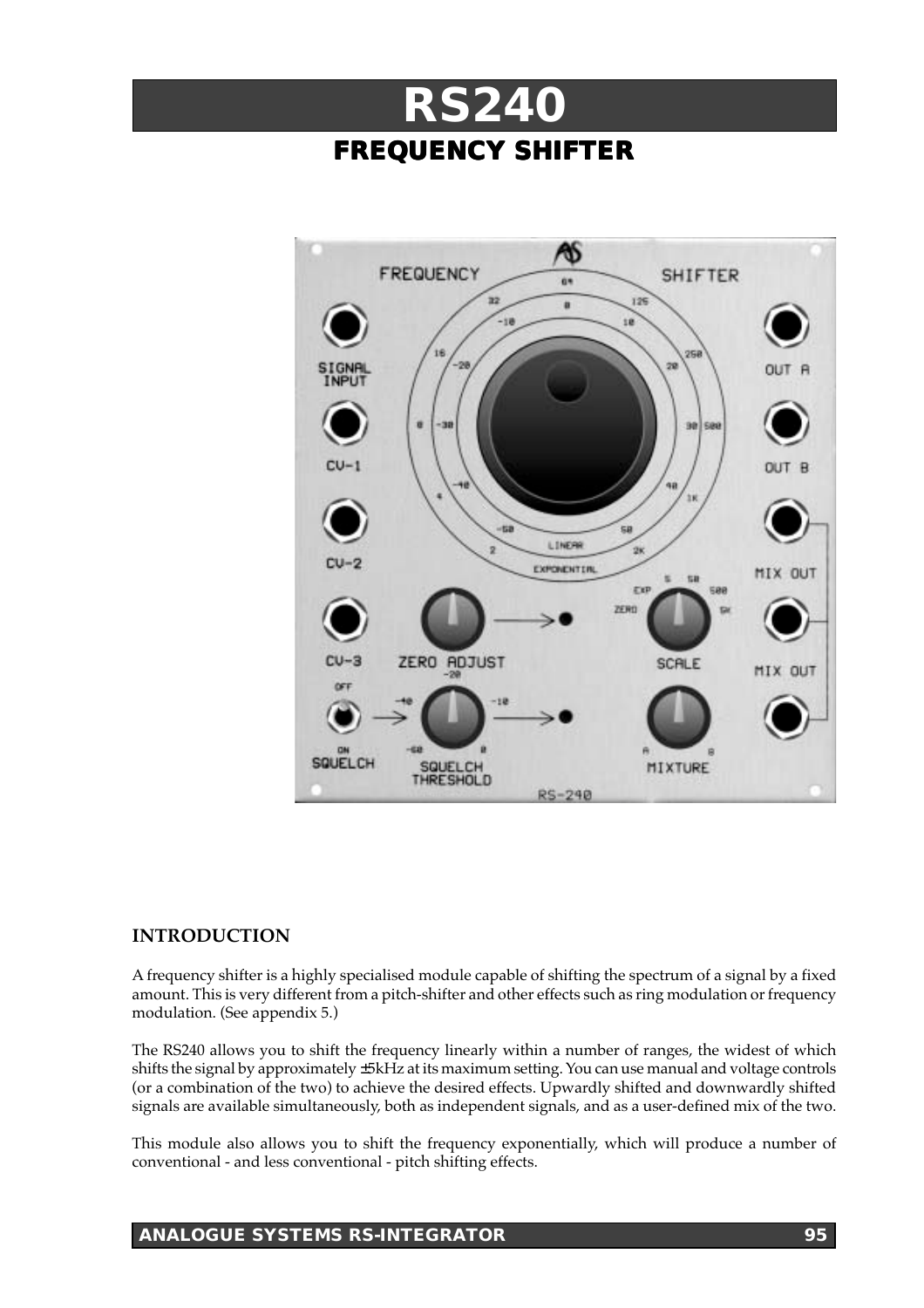# **IN USE**

The RS240 offers two front panel frequency shift controls. These are the large pitch control knob in the centre of the panel, and the scale selector that determines both the maximum amount of shift, and whether this shift is linear (i.e adding an amount to the frequency of the incoming signal) or exponential (multiplying by a factor the frequency of the incoming signal). There are also three CV inputs that allow you to control the amount of pitch shift using external voltage sources.

## **CV1, CV2, CV3**

Each of these accepts CVs in the range ±10V. However, the maximum range of the three summed sockets is also ±10V, so you cannot apply +10V to each of the three inputs and expect a frequency shift proportional to  $+30V$ .

## **Pitch Control Knob**

You can shift the frequency of the incoming signal between the maximum and minimum ranges shown. The internal CV generated by the knob is equivalent to  $\pm 5V$  (i.e. a 10V range in total) applied to any of the CV1, CV2 or CV3 inputs.

*Note: If you apply CVs to CV1, CV2 or CV3 while the pitch control knob is offset from its zero position, the amount of pitch shift will be determined by the sum of the external CVs plus the internal CV generated by the knob.*

## **SCALE**

The scale switch has six positions, as follows:

• Zero

None of the pitch shifting mechanisms have any affect upon the signal.

• EXP

The input frequency is multiplied by a factor to create the upward shifted signal, and divided by the same factor to create the downward shifted signal. The maximum amount of shift is approximately ±2kHz.

To understand this better let's assume that, for an input signal of some arbitrary frequency, and with the SCALE switch set to EXP, a CV of +1V applied to any of the CV inputs shifts the 'B' signal upward by one octave (i.e. double the frequency). An applied CV of  $+2V$  will therefore shift the signal upward by two octaves (i.e. multiplying it by a factor of 4) and so on… At the same time, +1V will halve the frequency of the 'A' signal (down one octave), while +2V will quarter it (down two octaves) and so on…

Of course, this is only one (very specific) example, and you should experiment to find other ways in which the EXP setting can create interestingeffects.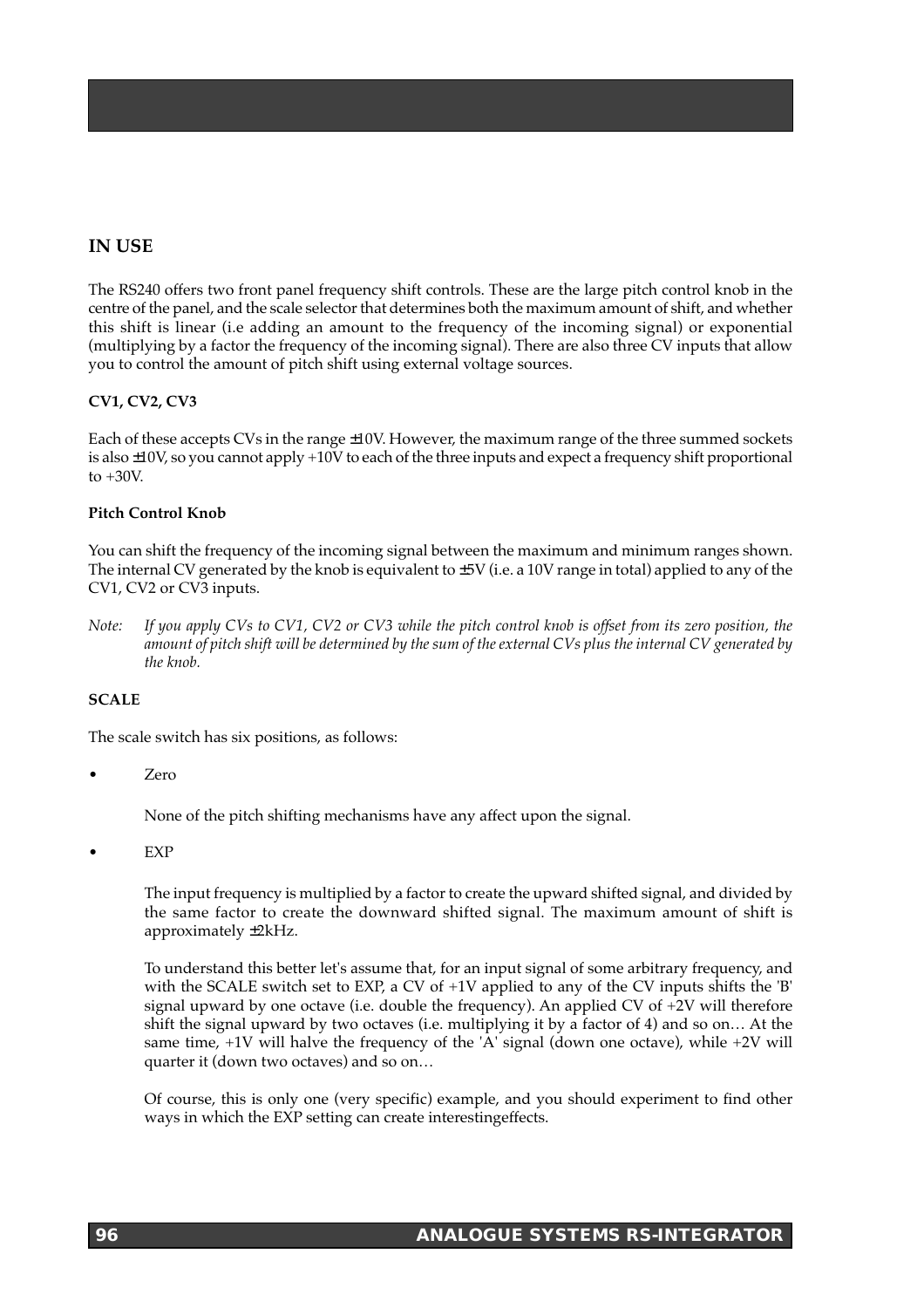### • 5, 50, 500, 5k

The input frequency is shifted upward by an arithmetic amount to create the B signal, and downward by the same amount to create the A signal. The maximum amount of shift is approximately ±5Hz, ±50Hz, ±500Hz, and ±5kHz respectively.

To understand this better let's assume that, for an input signal of some arbitrary frequency, and with the SCALE switch set to "5k", a CV of +1V applied to any of the CV inputs shifts the 'B' signal upward by 1kHz. An applied CV of +2V will therefore shift the signal upward by 2kHz and so on… which is a far cry from the harmonically meaningful relationship described for the EXP setting, above. At the same time, +1V will subtract 1kHz from the frequency of the 'A' signal, while +2V will subtract 2kHz and so on…

Again, this is only one (very specific) example, and you should experiment to find ways in which you can use each of these ranges to create interestingeffects.

*Note: You may wonder what happens when the A signal drops below 0Hz. In this case, the frequency "wraps round" and the output is a positive frequency with inverted phase. The following table should make this clear:*

| Input (Hz) | Shift (Hz) | Output (Hz)     |
|------------|------------|-----------------|
| 100        | -50        | $50 + ve phase$ |
| 100        | -60        | $40 + ve phase$ |
| 100        | -70        | $30 + ve phase$ |
| 100        | -80        | $20 + ve phase$ |
| 100        | $-90$      | $10 + ve phase$ |
| 100        | $-100$     | $\theta$        |
| 100        | $-110$     | $10$ -ve phase  |
| 100        | $-120$     | $20$ -ve phase  |

*… and so on*

#### **Zero Adjust**

You should use this to calibrate the RS240 each time you change the SCALE setting. To do so, set the Pitch Control knob to Linear "0" (the 12 o'clock position) make sure that there are no CVs applied to CV1, CV2 or CV3, and then rotate the ZERO ADJUST until the associated LED stops blinking. This shows that there is no shift in the A or B signals, and that the RANGE is correctly centred.

#### **Audio Signal Inputs/Outputs and the Mix control**

## **ANALOGUE SYSTEMS RS-INTEGRATOR 97**